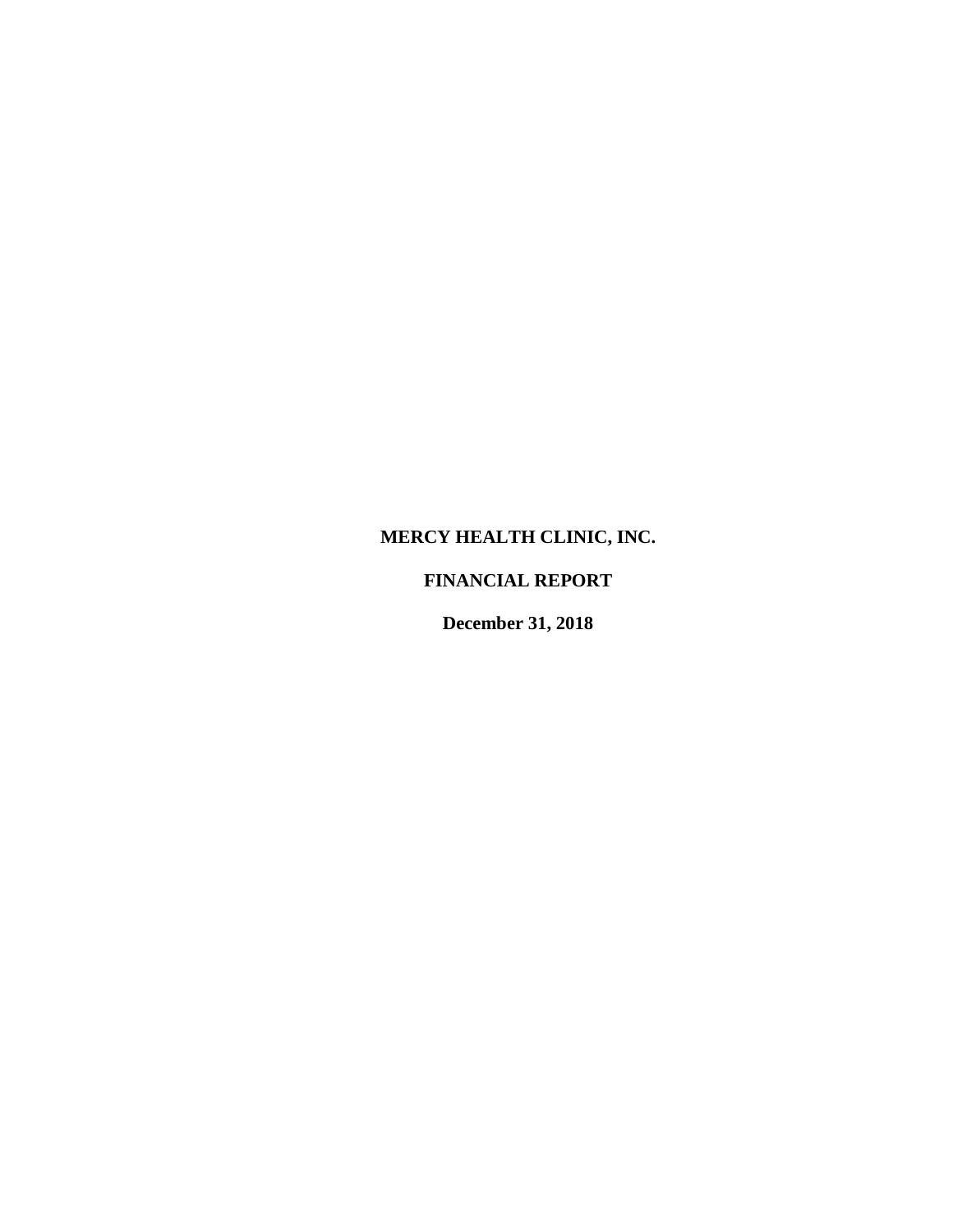# **MERCY HEALTH CLINIC, INC.**

# *Table of Contents*

| Page     |
|----------|
| $1 - 2$  |
|          |
| 3        |
| 4        |
| $5 - 6$  |
|          |
| $8 - 16$ |
|          |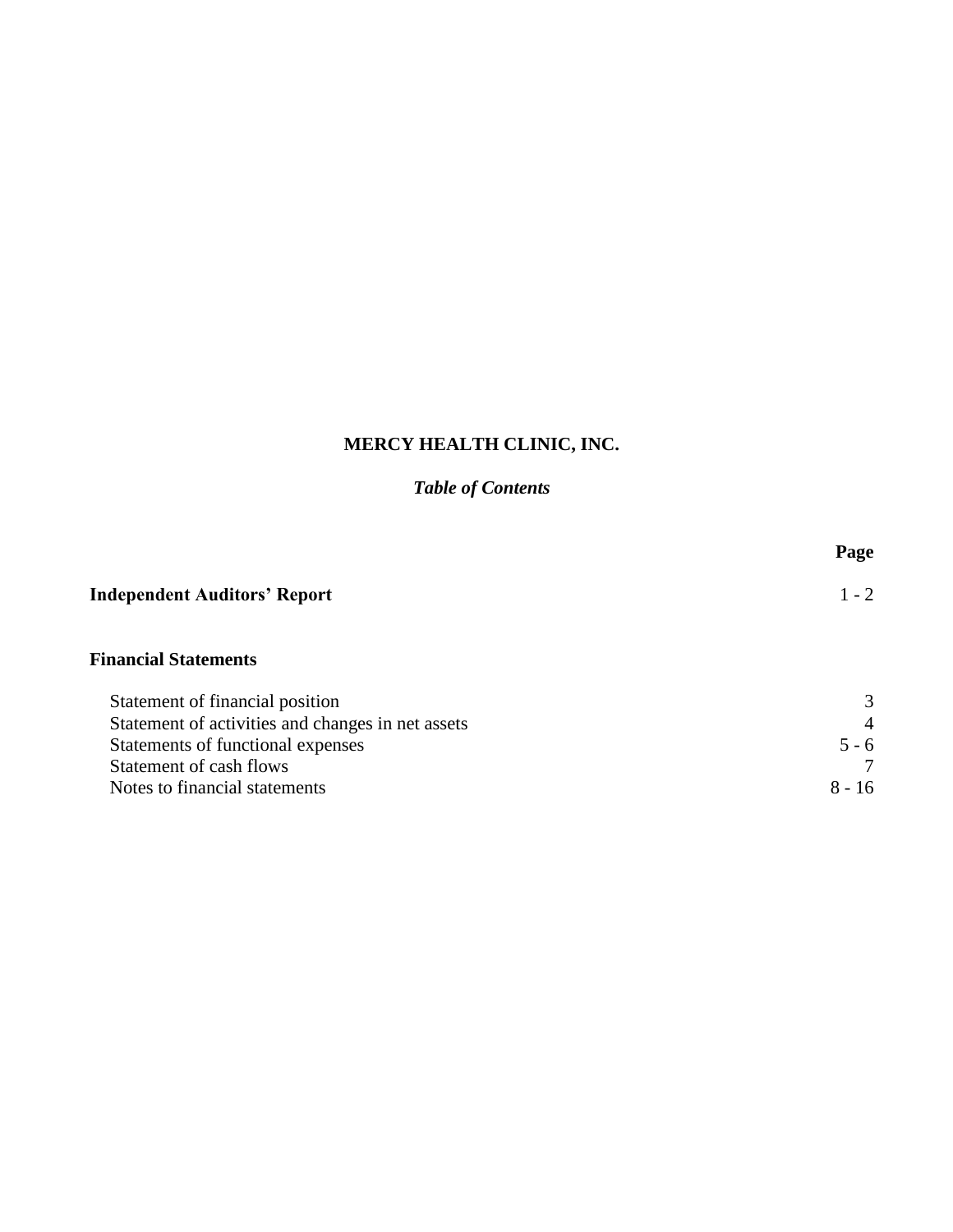

## **Independent Auditors' Report**

To the Board of Directors Mercy Health Clinic, Inc. Gaithersburg, Maryland

We have audited the accompanying financial statements of Mercy Health Clinic, Inc. (a nonprofit organization), which comprise the statement of financial position as of December 31, 2018, and the related statement of activities and changes in net assets, statement of functional expenses, and statement of cash flows for the year then ended, and the related notes to the financial statements.

# **Management's Responsibility for the Financial Statements**

Management is responsible for the preparation and fair presentation of these financial statements in accordance with accounting principles generally accepted in the United States of America; this includes the design, implementation, and maintenance of internal control relevant to the preparation and fair presentation of financial statements that are free from material misstatement, whether due to fraud or error.

## **Auditors' Responsibility**

Our responsibility is to express an opinion on these financial statements based on our audit. We conducted our audit in accordance with auditing standards generally accepted in the United States of America. Those standards require that we plan and perform the audit to obtain reasonable assurance about whether the financial statements are free of material misstatement.

An audit involves performing procedures to obtain audit evidence about the amounts and disclosures in the financial statements. The procedures selected depend on the auditors' judgment, including the assessment of the risks of material misstatement of the financial statements, whether due to fraud or error. In making those risk assessments, the auditors consider internal control relevant to the entity's preparation and fair presentation of the financial statements in order to design audit procedures that are appropriate in the circumstances, but not for the purpose of expressing an opinion on the effectiveness of the entity's internal control. Accordingly, we express no such opinion. An audit also includes evaluating the appropriateness of accounting policies used and the reasonableness of significant accounting estimates made by management, as well as evaluating the overall presentation of the financial statements.

We believe that the audit evidence we have obtained is sufficient and appropriate to provide a basis for our audit opinion.

North Bethesda, MD 20852 A Member of Allinial Global Columbia, MD 21045 P 301.770.5100 • F 301.770.5202 www.dembojones.com P 410.290.0770 • F 410.290.0774

1

6116 Executive Blvd • Suite 500 Dembo Jones, P.C. 8850 Stanford Blvd • Suite 2000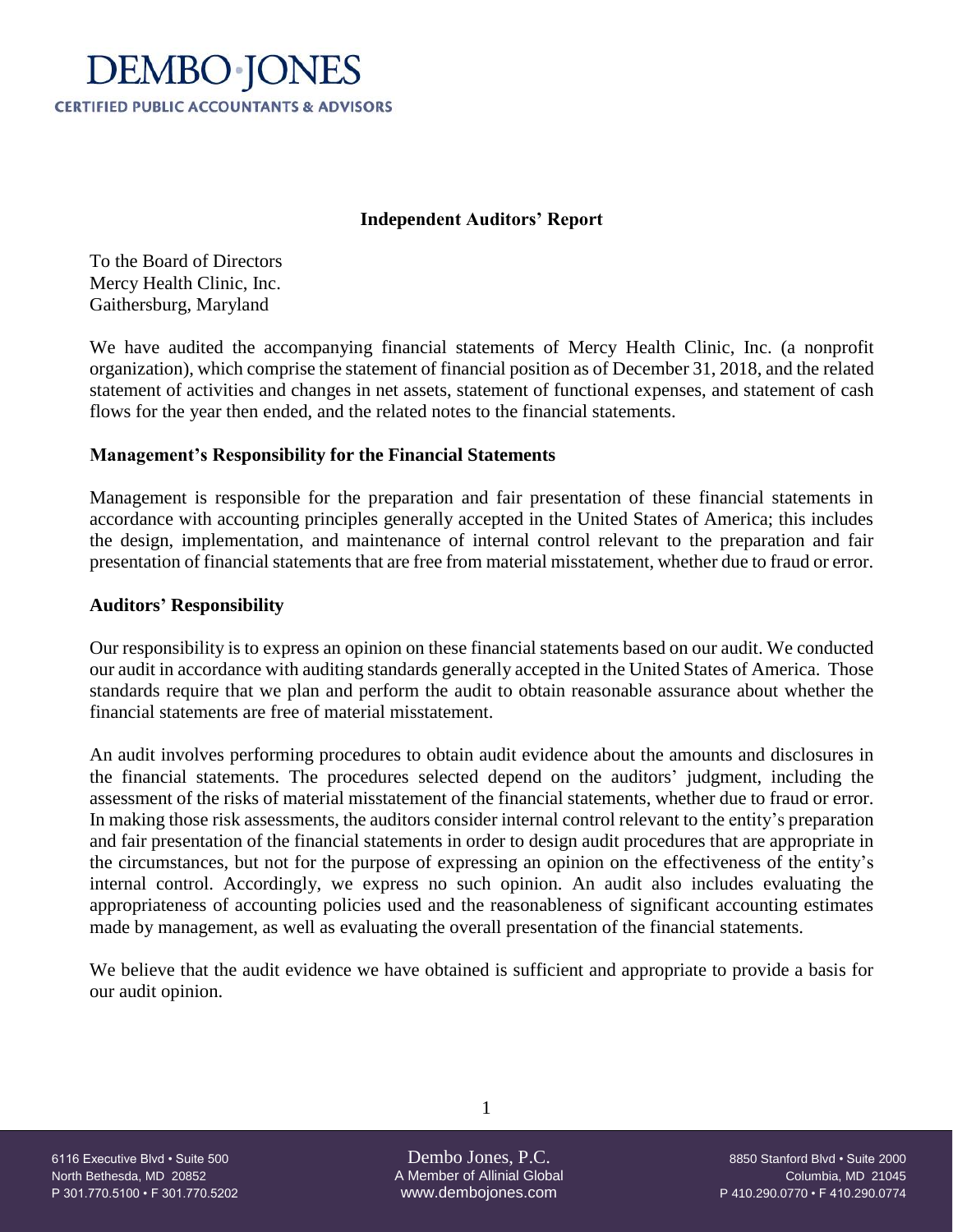# **Opinion**

In our opinion, the financial statements referred to above present fairly, in all material respects, the financial position of Mercy Health Clinic, Inc. as of December 31, 2018, and the changes in its net assets and its cash flows for the year then ended in accordance with accounting principles generally accepted in the United States of America.

## **Report on Summarized Comparative Information**

We have previously audited Mercy Health Clinic, Inc.'s 2017 financial statements, and we expressed an unmodified audit opinion on those audited financial statements in our report dated October 22, 2018. In our opinion, the summarized comparative information presented herein as of and for the year ended December 31, 2017, is consistent, in all material respects, with the audited financial statements from which it has been derived, except for the retrospective application of the adoption of ASU 2016-14.

## **Other Matter – Effect of Adopting New Accounting Standard**

As discussed in Note 1, Mercy Health Clinic, Inc. adopted the Financial Accounting Standards Board's Accounting Standards Update (ASU) 2016-14, *Not-for-Profit Entities (Topic 958) – Presentation of Financial Statements of Not-for-Profit Entities*, as of and for the year ended December 31, 2018. Our opinion is not modified with respect to this matter.

Dembo Jones, P.C.

*Rockville, Maryland October 31, 2019*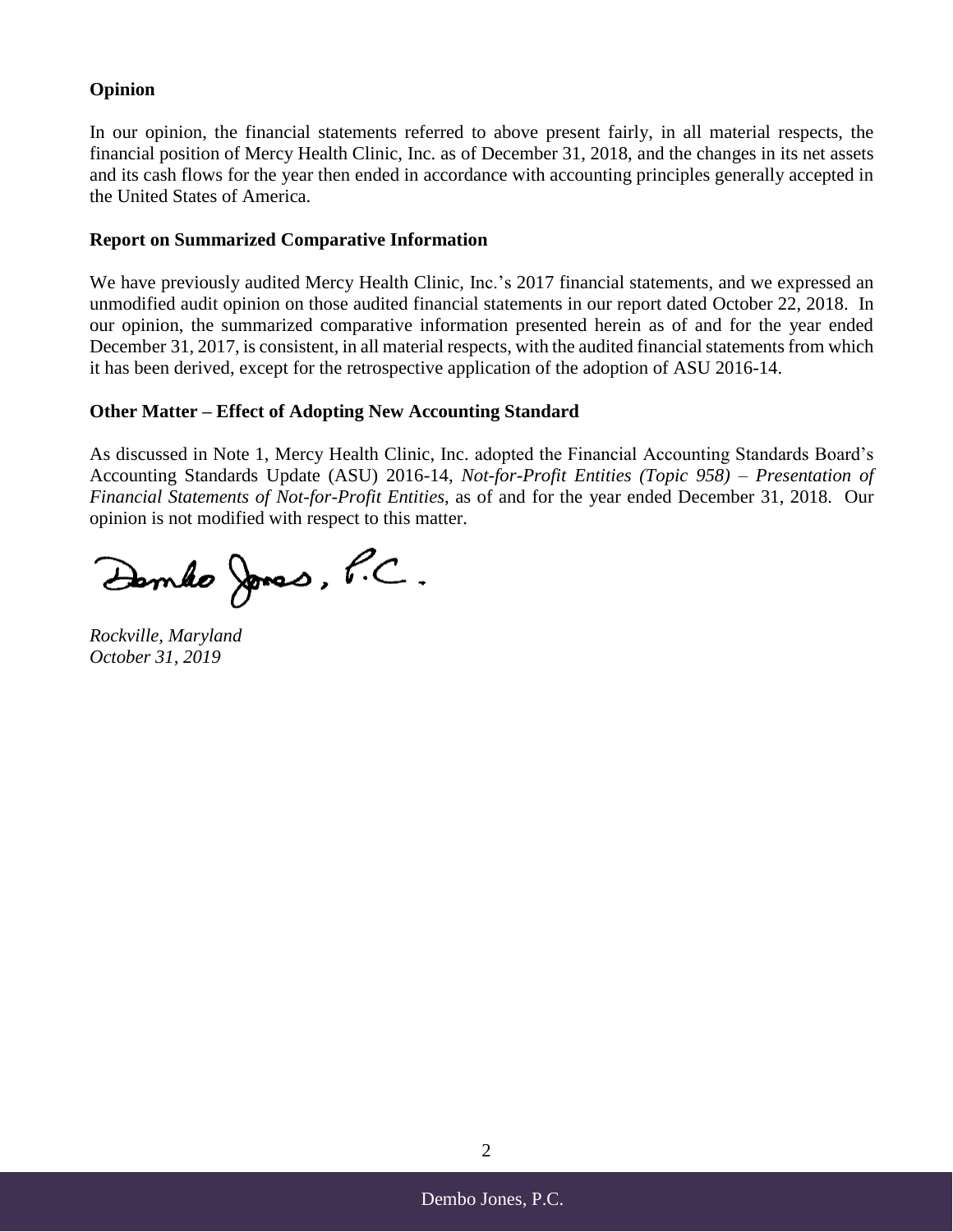# **MERCY HEALTH CLINIC, INC. STATEMENT OF FINANCIAL POSITION December 31, 2018 (With Comparative Totals for 2017)**

|                                                                                                    | 2018          |         |                           | 2017    |
|----------------------------------------------------------------------------------------------------|---------------|---------|---------------------------|---------|
| <b>Assets</b>                                                                                      |               |         |                           |         |
| <b>Current Assets</b>                                                                              |               |         |                           |         |
| Cash and cash equivalents                                                                          | \$            | 121,161 | \$                        | 160,198 |
| Accounts receivable, less an allowance for doubtful<br>accounts of \$4,983 in 2018 and \$0 in 2017 |               | 110,518 |                           | 108,436 |
| <b>Investments</b>                                                                                 |               | 457,174 |                           |         |
|                                                                                                    |               |         |                           | 509,820 |
| Prepaid expenses                                                                                   |               | 17,568  |                           | 17,635  |
| Total current assets                                                                               |               | 706,421 |                           | 796,089 |
| <b>Equipment, Leasehold Improvements and Fixtures</b>                                              |               |         |                           |         |
| Equipment                                                                                          |               | 39,954  |                           | 31,537  |
| Leasehold improvements and fixtures                                                                |               | 144,868 |                           | 144,868 |
|                                                                                                    |               | 184,822 |                           | 176,405 |
| Less: accumulated depreciation and amortization                                                    |               | 172,917 |                           | 168,649 |
|                                                                                                    |               | 11,905  |                           | 7,756   |
| <b>Assets Held in Trust</b>                                                                        |               | 36,988  |                           | 28,220  |
|                                                                                                    | \$            | 755,314 | \$                        | 832,065 |
| <b>Liabilities and Net Assets</b>                                                                  |               |         |                           |         |
| <b>Current Liabilities</b>                                                                         |               |         |                           |         |
| Accounts payable and accrued expenses                                                              | $\mathcal{S}$ | 55,130  | \$                        | 54,853  |
| Deferred revenue                                                                                   |               | 500     |                           |         |
| Total current liabilities                                                                          |               | 55,630  |                           | 54,853  |
| <b>Long-Term Liabilities</b>                                                                       |               |         |                           |         |
| Deferred rent                                                                                      |               | 18,014  |                           | 15,776  |
| Deferred compensation payable                                                                      |               | 36,988  |                           | 28,220  |
| Total long-term liabilities                                                                        |               | 55,002  |                           | 43,996  |
| <b>Total liabilities</b>                                                                           |               | 110,632 |                           | 98,849  |
| <b>Net Assets</b>                                                                                  |               |         |                           |         |
| Without donor restrictions                                                                         |               | 614,682 |                           | 703,216 |
| With donor restrictions                                                                            |               | 30,000  |                           | 30,000  |
| Total net assets                                                                                   |               | 644,682 |                           | 733,216 |
|                                                                                                    | \$            | 755,314 | $\boldsymbol{\mathsf{S}}$ | 832,065 |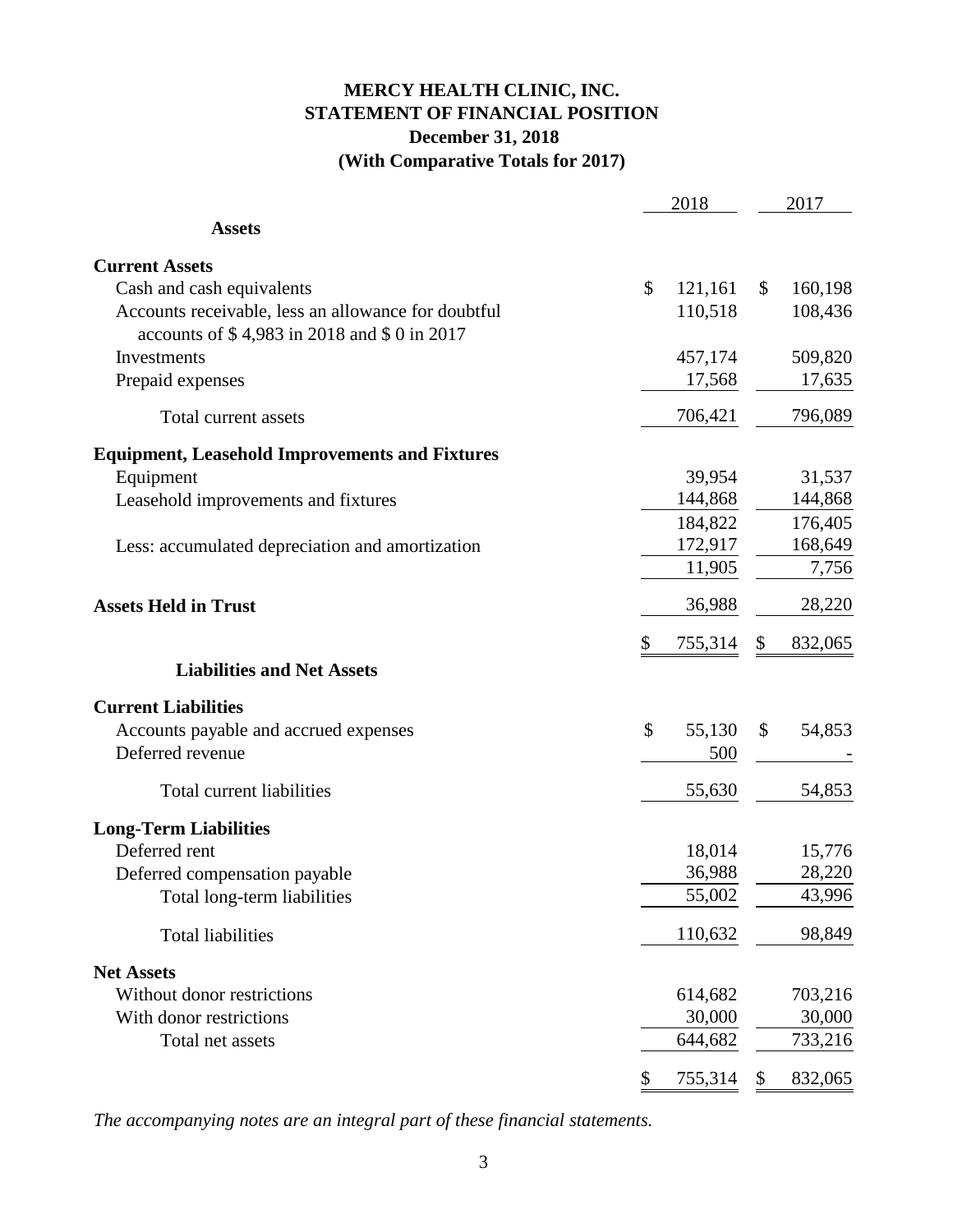# **MERCY HEALTH CLINIC, INC. STATEMENT OF ACTIVITIES AND CHANGES IN NET ASSETS Year Ended December 31, 2018 (With Comparative Totals for 2017)**

|                                          | Without       |                     | With                |                         |               |
|------------------------------------------|---------------|---------------------|---------------------|-------------------------|---------------|
|                                          | <b>Donor</b>  |                     | <b>Donor</b>        | 2018                    | 2017          |
|                                          |               | <b>Restrictions</b> | <b>Restrictions</b> | <b>Total</b>            | <b>Total</b>  |
| <b>Revenue and Support</b>               |               |                     |                     |                         |               |
| Voluntary patient contributions          | $\mathcal{S}$ | 78,277              | $\mathbb{S}$        | $\mathcal{S}$<br>78,277 | 66,972<br>\$  |
| Revenue, contributions, and grants       |               | 792,206             | 30,000              | 822,206                 | 975,302       |
| Annual Gala (net of related expenses of  |               |                     |                     |                         |               |
| \$28,077 for 2018 and \$25,358 for 2017) |               | 102,671             |                     | 102,671                 | 84,875        |
| Golf Classic (net of related expenses of |               |                     |                     |                         |               |
| \$32,294 for 2018 and \$27,117 for 2017) |               | 66,907              |                     | 66,907                  | 49,183        |
| Donated services and materials           |               | 2,821,098           |                     | 2,821,098               | 2,597,315     |
| Investment income (loss)                 |               | (22,003)            |                     | (22,003)                | 57,130        |
| Other income                             |               | 3,679               |                     | 3,679                   | 12,064        |
| Net assets released from restrictions:   |               |                     |                     |                         |               |
| Satisfaction of program restrictions     |               | 30,000              | (30,000)            |                         |               |
| Total revenue and support                |               | 3,872,835           |                     | 3,872,835               | 3,842,841     |
| <b>Expenses</b>                          |               |                     |                     |                         |               |
| Program Services:                        |               |                     |                     |                         |               |
| Medical                                  |               | 1,497,278           |                     | 1,497,278               | 1,650,347     |
| Pharmacy                                 |               | 1,765,013           |                     | 1,765,013               | 1,352,604     |
| Lifestyle health and education           |               | 36,784              |                     | 36,784                  | 37,205        |
| Total program services                   |               | 3,299,075           | $\overline{a}$      | 3,299,075               | 3,040,156     |
| <b>Support Services:</b>                 |               |                     |                     |                         |               |
| General and administrative               |               | 480,741             |                     | 480,741                 | 526,518       |
| Fundraising expenses                     |               | 181,553             | $\qquad \qquad -$   | 181,553                 | 177,713       |
| Total support services                   |               | 662,294             | $\blacksquare$      | 662,294                 | 704,231       |
| Total expenses                           |               | 3,961,369           |                     | 3,961,369               | 3,744,387     |
| <b>Change in net assets</b>              |               | (88, 534)           |                     | (88, 534)               | 98,454        |
| Net assets - beginning of year           |               | 703,216             | 30,000              | 733,216                 | 634,762       |
| Net assets - end of year                 | \$            | 614,682             | 30,000<br>\$        | 644,682<br>\$           | 733,216<br>\$ |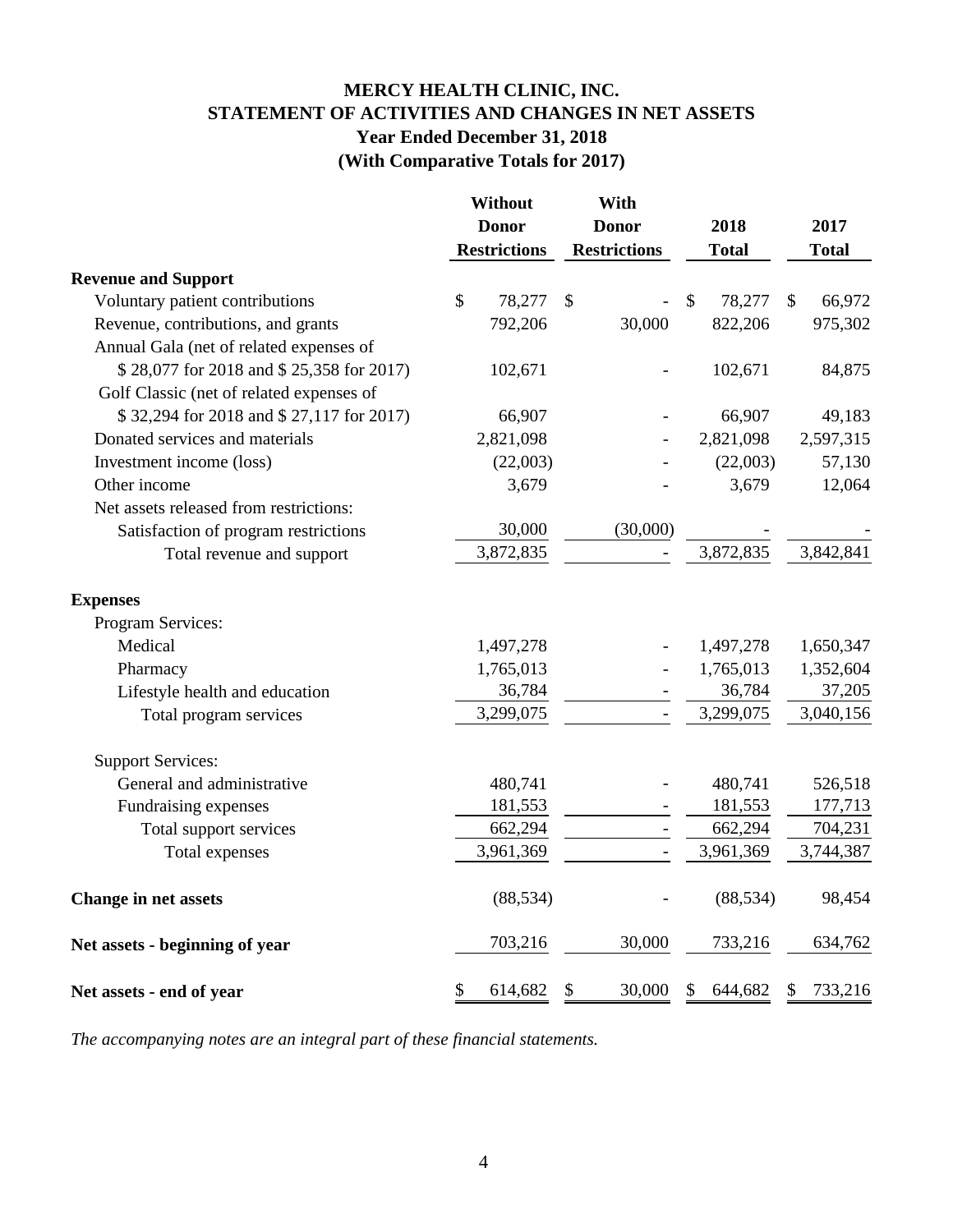## **MERCY HEALTH CLINIC, INC. STATEMENT OF FUNCTIONAL EXPENSES Year Ended December 31, 2018**

|                                 | <b>Medical</b>  | Pharmacy        |                          | Lifestyle<br><b>Health</b> and<br><b>Education</b> | <b>Total</b><br>Program<br><b>Services</b> | <b>General and</b><br>Administrative | <b>Fundraising</b>       |     | <b>Total</b><br><b>Support</b><br><b>Services</b> |     | <b>Total</b> |
|---------------------------------|-----------------|-----------------|--------------------------|----------------------------------------------------|--------------------------------------------|--------------------------------------|--------------------------|-----|---------------------------------------------------|-----|--------------|
|                                 |                 |                 |                          |                                                    |                                            |                                      |                          |     |                                                   |     |              |
| Compensation                    | \$<br>476,441   | \$<br>90,151    | \$                       | 2,404                                              | \$<br>568,996                              | \$<br>43,931                         | \$<br>165,477            | -\$ | 209,408                                           | -\$ | 778,404      |
| <b>Bad Debt Expense</b>         | 4,983           |                 |                          |                                                    | 4,983                                      |                                      |                          |     |                                                   |     | 4,983        |
| Deferred compensation           |                 |                 | $\overline{\phantom{a}}$ |                                                    |                                            | 12,800                               | $\blacksquare$           |     | 12,800                                            |     | 12,800       |
| Consultants and contractors     | 5,031           | 480             |                          | 30,320                                             | 35,831                                     | 64,049                               | 96                       |     | 64,145                                            |     | 99,976       |
| Payroll taxes                   | 36,162          | 6,882           |                          |                                                    | 43,044                                     | 9,576                                | 8,876                    |     | 18,452                                            |     | 61,496       |
| Health and benefits             | 4,954           |                 |                          |                                                    | 4,954                                      | 12,848                               |                          |     | 12,848                                            |     | 17,802       |
| <b>Bank</b> charges             | $\blacksquare$  |                 |                          | $\sim$                                             |                                            | 794                                  | $\blacksquare$           |     | 794                                               |     | 794          |
| Conferences and meetings        | 105             |                 |                          |                                                    | 105                                        | 497                                  | 53                       |     | 550                                               |     | 655          |
| Dues and subscriptions          | 858             |                 |                          |                                                    | 858                                        | 3,201                                | 660                      |     | 3,861                                             |     | 4,719        |
| Insurance                       | 4,831           | 60              |                          | 48                                                 | 4,939                                      | 19,137                               | 12                       |     | 19,149                                            |     | 24,088       |
| Administrative fees             | 8,293           |                 |                          |                                                    | 8,293                                      | 1,769                                | $\blacksquare$           |     | 1,769                                             |     | 10,062       |
| Maintenance                     | 16,370          |                 |                          | $\sim$                                             | 16,370                                     |                                      |                          |     |                                                   |     | 16,370       |
| Marketing                       | 233             |                 |                          |                                                    | 233                                        | 4,733                                | $\blacksquare$           |     | 4,733                                             |     | 4,966        |
| Miscellaneous                   |                 |                 |                          |                                                    |                                            | 39                                   |                          |     | 39                                                |     | 39           |
| Postage and delivery            |                 |                 |                          |                                                    |                                            | 1,105                                | 3,028                    |     | 4,133                                             |     | 4,133        |
| Printing                        |                 |                 |                          |                                                    |                                            | 854                                  | $\blacksquare$           |     | 854                                               |     | 854          |
| Professional fees               | 9,037           |                 |                          |                                                    | 9,037                                      | 23,349                               | $\blacksquare$           |     | 23,349                                            |     | 32,386       |
| Recruiting                      |                 |                 |                          |                                                    |                                            | 384                                  | $\blacksquare$           |     | 384                                               |     | 384          |
| Rent                            | 13,419          | 2,665           |                          | 2,708                                              | 18,792                                     | 6,324                                | 2,211                    |     | 8,535                                             |     | 27,327       |
| Repairs and maintenance         | 554             |                 |                          |                                                    | 554                                        | 364                                  |                          |     | 364                                               |     | 918          |
| Supplies                        | 17,906          | 3,175           |                          | $\overline{\phantom{a}}$                           | 21,081                                     | 4,873                                | 245                      |     | 5,118                                             |     | 26,199       |
| Telephone and internet          | 975             | 194             |                          | 197                                                | 1,366                                      | 459                                  | 161                      |     | 620                                               |     | 1,986        |
| Travel                          | $\overline{a}$  |                 | $\blacksquare$           | $\sim$                                             |                                            | 79                                   | 60                       |     | 139                                               |     | 139          |
| <b>Utilities</b>                | 1,779           | 353             |                          | 359                                                | 2,491                                      | 839                                  | 293                      |     | 1,132                                             |     | 3,623        |
| Training                        |                 |                 |                          | 350                                                | 350                                        | $\blacksquare$                       | $\overline{\phantom{a}}$ |     |                                                   |     | 350          |
| Volunteer and donor recognition | 450             |                 | $\blacksquare$           |                                                    | 450                                        | 70                                   | 30                       |     | 100                                               |     | 550          |
| Depreciation and amortization   | 2,415           | 437             |                          | 398                                                | 3,250                                      | 667                                  | 351                      |     | 1,018                                             |     | 4,268        |
| Partner in-kind donations       | 892,482         | 1,660,616       |                          |                                                    | 2,553,098                                  | 268,000                              |                          |     | 268,000                                           |     | 2,821,098    |
|                                 | 1,497,278<br>\$ | 1,765,013<br>\$ | \$                       | 36,784                                             | \$<br>3,299,075                            | \$<br>480,741                        | \$<br>181,553            | \$  | 662,294                                           | \$  | 3,961,369    |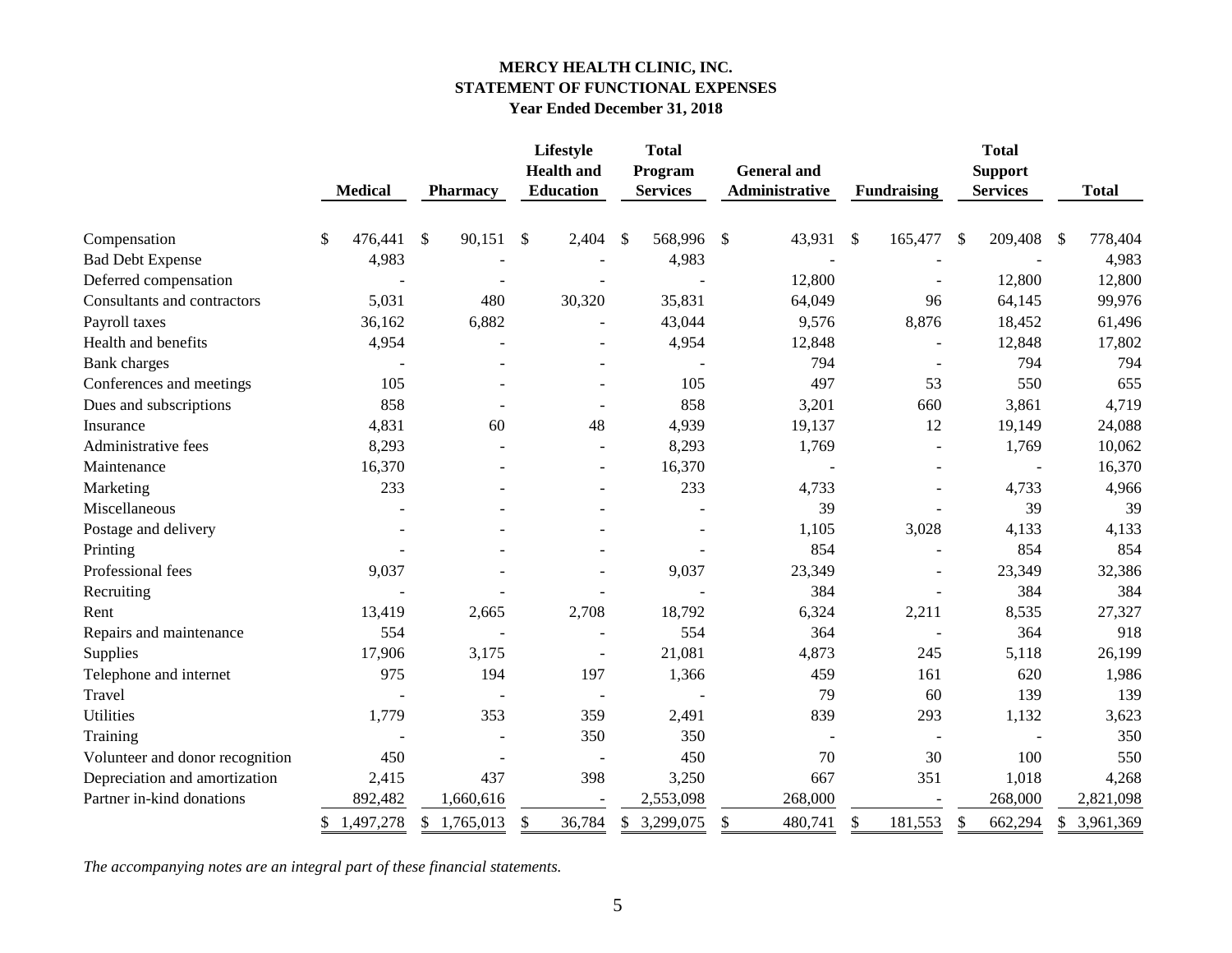# **MERCY HEALTH CLINIC, INC. STATEMENT OF FUNCTIONAL EXPENSES Year Ended December 31, 2017**

|                                 |                 |                         | Lifestyle<br><b>Health and</b> | <b>Total</b><br>Program   |         | <b>General</b> and                   |               |                    | <b>Total</b><br><b>Support</b> |                           |              |
|---------------------------------|-----------------|-------------------------|--------------------------------|---------------------------|---------|--------------------------------------|---------------|--------------------|--------------------------------|---------------------------|--------------|
|                                 | <b>Medical</b>  | <b>Pharmacy</b>         | Education                      | <b>Services</b>           |         | Administrative                       |               | <b>Fundraising</b> | <b>Services</b>                |                           | <b>Total</b> |
| Compensation                    | 516,585<br>\$   | 66,919<br>$\mathcal{S}$ | \$<br>2,422                    | $\boldsymbol{\mathsf{S}}$ | 585,926 | \$<br>55,230                         | $\mathcal{S}$ | 153,733            | 208,963<br>\$                  | $\boldsymbol{\mathsf{S}}$ | 794,889      |
| Deferred compensation           |                 |                         |                                |                           |         | 12,800                               |               |                    | 12,800                         |                           | 12,800       |
| Consultants and contractors     | 6,829           | 480                     | 29,943                         |                           | 37,252  | 45,287                               |               | 2,737              | 48,024                         |                           | 85,276       |
| Payroll taxes                   | 37,832          | 5,685                   |                                |                           | 43,517  | 10,275                               |               | 8,376              | 18,651                         |                           | 62,168       |
| Health and benefits             | 18,920          | 303                     | 726                            |                           | 19,949  |                                      |               | 40                 | 40                             |                           | 19,989       |
| <b>Bank</b> charges             |                 |                         |                                |                           |         | 2,831                                |               |                    | 2,831                          |                           | 2,831        |
| Conferences and meetings        | 102             |                         |                                |                           | 102     | 789                                  |               |                    | 789                            |                           | 891          |
| Dues and subscriptions          | 19,456          |                         | $\overline{\phantom{a}}$       |                           | 19,456  | 1,897                                |               | 390                | 2,287                          |                           | 21,743       |
| Fundraising events              |                 |                         | $\overline{\phantom{a}}$       |                           |         |                                      |               | 1,186              | 1,186                          |                           | 1,186        |
| Insurance                       | 5,239           | 156                     | 82                             |                           | 5,477   | 13,572                               |               | 45                 | 13,617                         |                           | 19,094       |
| Administrative fees             | 1,173           |                         |                                |                           | 1,173   | 1,696                                |               | 1,210              | 2,906                          |                           | 4,079        |
| Marketing                       |                 |                         |                                |                           |         | 250                                  |               | 1,482              | 1,732                          |                           | 1,732        |
| Minor equipment                 | 2,650           | 591                     |                                |                           | 3,241   |                                      |               | 591                | 591                            |                           | 3,832        |
| Miscellaneous                   | 150             |                         | $\blacksquare$                 |                           | 150     | 235                                  |               |                    | 235                            |                           | 385          |
| Postage and delivery            | 596             | 333                     |                                |                           | 929     | 322                                  |               | 468                | 790                            |                           | 1,719        |
| Printing                        |                 |                         |                                |                           |         | 2,438                                |               | 3,943              | 6,381                          |                           | 6,381        |
| Professional fees               | 8,423           |                         |                                |                           | 8,423   | 34,832                               |               |                    | 34,832                         |                           | 43,255       |
| Recruiting                      | 612             |                         |                                |                           | 612     | 675                                  |               | 33                 | 708                            |                           | 1,320        |
| Rent                            | 13,481          | 2,704                   | 2,748                          |                           | 18,933  | 6,900                                |               | 2,244              | 9,144                          |                           | 28,077       |
| Repairs and maintenance         | 1,214           | 304                     | 187                            |                           | 1,705   | 466                                  |               | 350                | 816                            |                           | 2,521        |
| Supplies                        | 13,653          | 5,692                   | 5                              |                           | 19,350  | 3,739                                |               | 11                 | 3,750                          |                           | 23,100       |
| Telephone and internet          | 929             | 184                     | 187                            |                           | 1,300   | 596                                  |               | 153                | 749                            |                           | 2,049        |
| <b>Utilities</b>                | 1,524           | 303                     | 308                            |                           | 2,135   | 719                                  |               | 251                | 970                            |                           | 3,105        |
| Volunteer and donor recognition | 1,163           |                         |                                |                           | 1,163   |                                      |               | 119                | 119                            |                           | 1,282        |
| Depreciation and amortization   | 671             | 750                     | 597                            |                           | 2,018   | 999                                  |               | 351                | 1,350                          |                           | 3,368        |
| Partner in-kind donations       | 999,145         | 1,268,200               |                                | 2,267,345                 |         | 329,970                              |               |                    | 329,970                        |                           | 2,597,315    |
|                                 | 1,650,347<br>\$ | \$1,352,604             | \$<br>37,205                   | \$<br>3,040,156           |         | 526,518<br>$\boldsymbol{\mathsf{S}}$ | \$            | 177,713            | 704,231<br>\$                  | \$                        | 3,744,387    |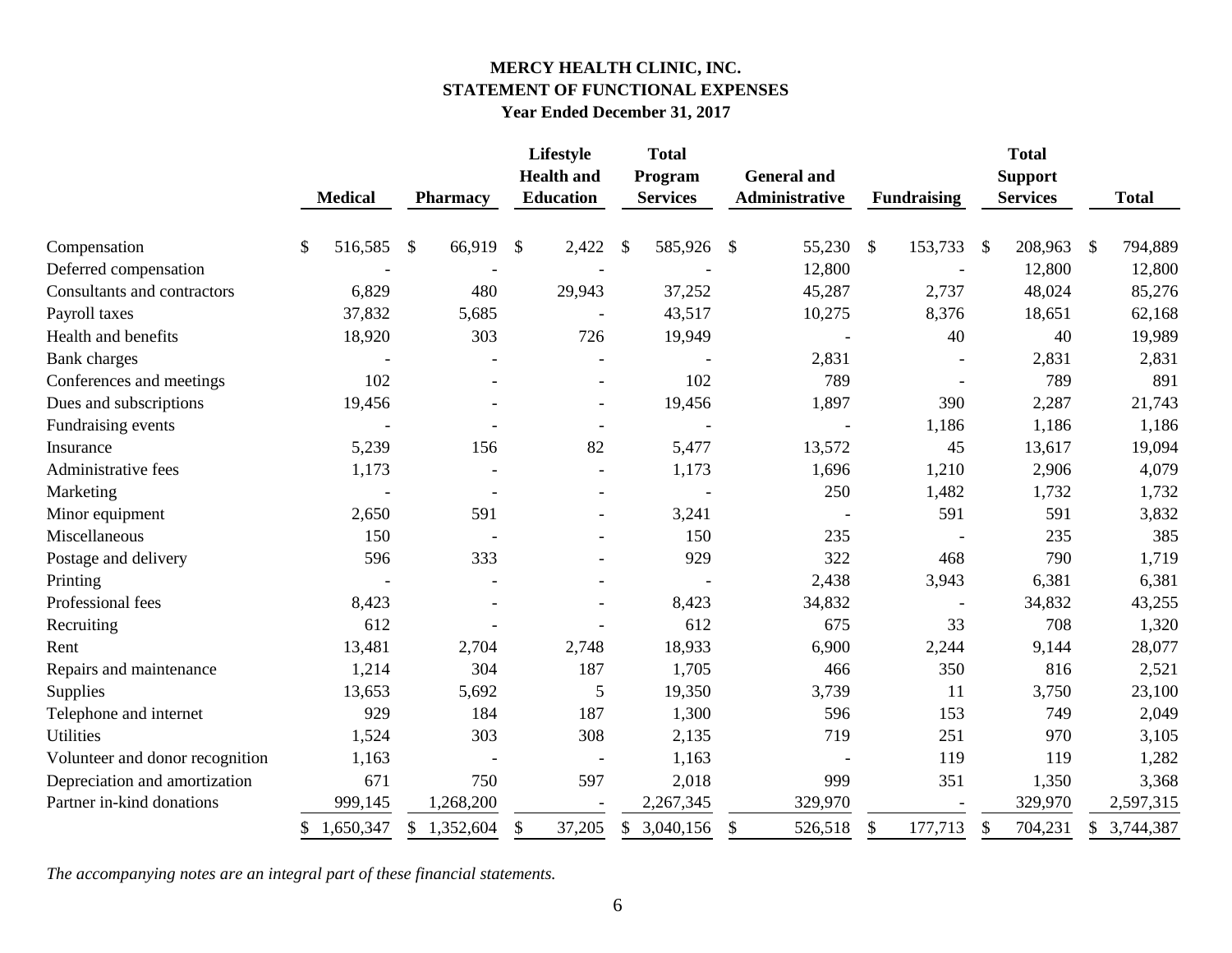# **MERCY HEALTH CLINIC, INC. STATEMENT OF CASH FLOWS Year Ended December 31, 2018 (With Comparative Totals for 2017)**

|                                                      |    | 2018      |               | 2017      |  |  |
|------------------------------------------------------|----|-----------|---------------|-----------|--|--|
| Cash flows from operating activities:                |    |           |               |           |  |  |
| Change in net assets                                 | \$ | (88, 534) | $\mathcal{S}$ | 98,454    |  |  |
| Adjustments to reconcile change in net assets to     |    |           |               |           |  |  |
| net cash provided by (used in) operating activities: |    |           |               |           |  |  |
| Depreciation and amortization                        |    | 4,268     |               | 3,368     |  |  |
| Net unrealized (gain) on investments                 |    | 34,687    |               | (47, 055) |  |  |
| (Increase) decrease in assets:                       |    |           |               |           |  |  |
| Accounts receivable                                  |    | (2,082)   |               | (15,005)  |  |  |
| Prepaid expenses                                     |    | 67        |               | 241       |  |  |
| Increase (decrease) in liabilities:                  |    |           |               |           |  |  |
| Accounts payable and accrued expenses                |    | 277       |               | 8,362     |  |  |
| Deferred revenue                                     |    | 500       |               | (5,000)   |  |  |
| Deferred rent                                        |    | 2,238     |               | 15,400    |  |  |
| Net cash provided by (used in) operating activities  |    | (48, 579) |               | 58,765    |  |  |
| <b>Cash flows from investing activities:</b>         |    |           |               |           |  |  |
| Purchases of equipment                               |    | (8, 417)  |               | (6,200)   |  |  |
| Purchases of investments                             |    | (106,707) |               | (17,217)  |  |  |
| Proceeds from sales of investments                   |    | 124,666   |               | 1,278     |  |  |
| Net cash provided by (used in) investing activities  |    | 9,542     |               | (22, 139) |  |  |
| Net increase (decrease) in cash and cash equivalents |    | (39,037)  |               | 36,626    |  |  |
| Cash and cash equivalents at beginning of year       |    | 160,198   |               | 123,572   |  |  |
| Cash and cash equivalents at end of year             | \$ | 121,161   | \$            | 160,198   |  |  |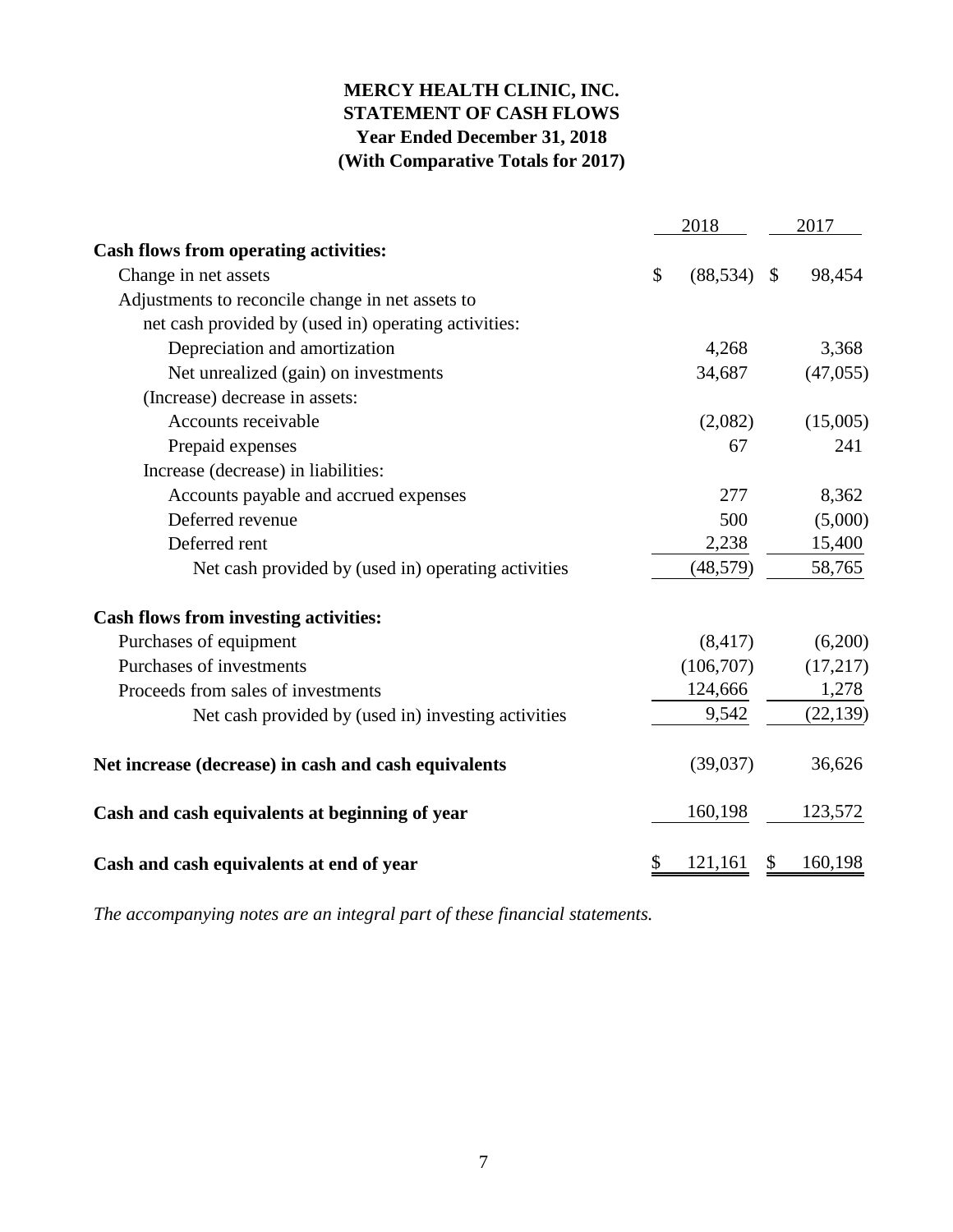### **Note 1. Summary of Significant Accounting Policies**

#### *Organization*

Mercy Health Clinic, Inc. (the Clinic) is a not-for-profit, non-sectarian organization staffed largely by volunteers with the support of a small cadre of full-time and part-time medical and office staff. All of its officers and directors are volunteers, except for the Executive Director and Medical Director. The Clinic has more than 120 volunteer medical, clerical, and administrative staff, including approximately 40 providers (physicians, nurse practitioners, physician assistants) who practice on-site or who see patients in their offices. The volunteer staff is supported by an Executive Director, Medical Director, Clinic Manager, full-time and part-time nurses, medical assistants, and office support staff.

The Clinic collaborates with the Primary Care Coalition of Montgomery County (PCC) and participates in the Montgomery Cares program of Montgomery County. The Clinic leveraged the generosity of health care professionals and health service organizations, as well as funding from Montgomery County, to care for nearly 1,850 (unaudited) lowincome, uninsured patients with over 7,200 (unaudited) patient visits in 2018.

## *Comparative Totals*

The financial statements include certain prior-year summarized comparative information. The 2017 information does not show a breakout of net assets without donor restrictions and net assets with donor restrictions, just net assets in total. Such information does not include sufficient detail to constitute a presentation in conformity with accounting principles generally accepted in the United States of America. Accordingly, such information should be read in conjunction with the Clinic's financial statements for the year ended December 31, 2017, from which the summarized information was derived.

#### *Use of Estimates*

The preparation of financial statements in conformity with accounting principles generally accepted in the United States of America requires management to make estimates and assumptions that affect the reported amounts of assets and liabilities and disclosure of contingent assets and liabilities at the date of the financial statements and the reported amounts of revenues and expenses during the reporting period. Actual results could differ from those estimates.

#### *Cash and Cash Equivalents*

Cash and cash equivalents include cash balances held on hand and in checking and money market accounts. The Clinic had no deposits in excess of the Federal Deposit Insurance Corporation insurance limits at December 31, 2018 and 2017.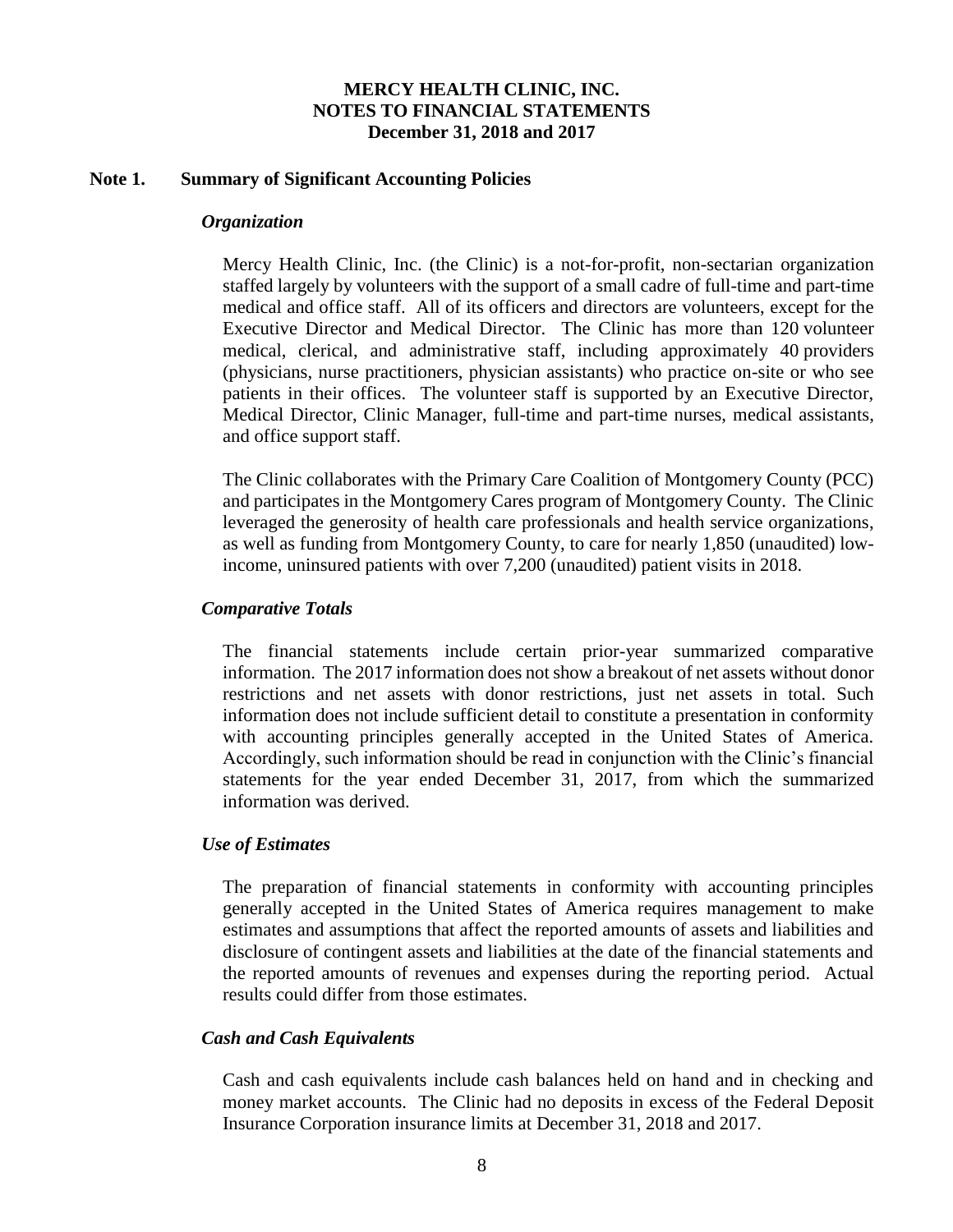## **Note 1. Summary of Significant Accounting Policies (continued)**

### *Accounts Receivable*

Accounts receivable consist of grants and interest receivable. Receivables are recorded net of an allowance for doubtful accounts when necessary. The allowance is determined based on a review of the estimated collectability of the specific accounts, plus a general provision based on historical loss experience and existing economic conditions. Uncollectible amounts are charged off against the allowance for doubtful accounts once management determines the amount to be uncollectible.

### *Investments*

In accordance with the FASB Accounting standards Codification (FASB ASC) topic on *Investments – Debt and Equity Securities of Not-For-Profits*, investments are reported at their fair value in the statement of financial position.

## *Equipment, Leasehold Improvements and Fixtures*

Equipment, leasehold improvements, and fixtures are capitalized at cost. Equipment is depreciated over its useful life of 36 to 60 months on a straight-line basis. Leasehold improvements and fixtures are amortized over the non-cancelable lease terms on a straight-line basis. The Clinic has established a policy to capitalize any furnishings and equipment with a cost of \$ 1,500 or more and a useful life of greater than one year. Depreciation and amortization expense for the years ended December 31, 2018 and 2017, was \$ 4,268 and \$ 3,368, respectively.

## *Basis of Presentation*

The Clinic is required to report information regarding its financial position and activities according to two classes of net assets: net assets without donor restrictions and net assets with donor restrictions. Net assets without donor restrictions represent the expendable net assets that are available for support of the Clinic. Net assets with donor restrictions are subject to donor-imposed stipulations that may or will be met by actions of the Clinic and/or the passage of time and those that are subject to donor-imposed stipulations that the Clinic maintain them permanently.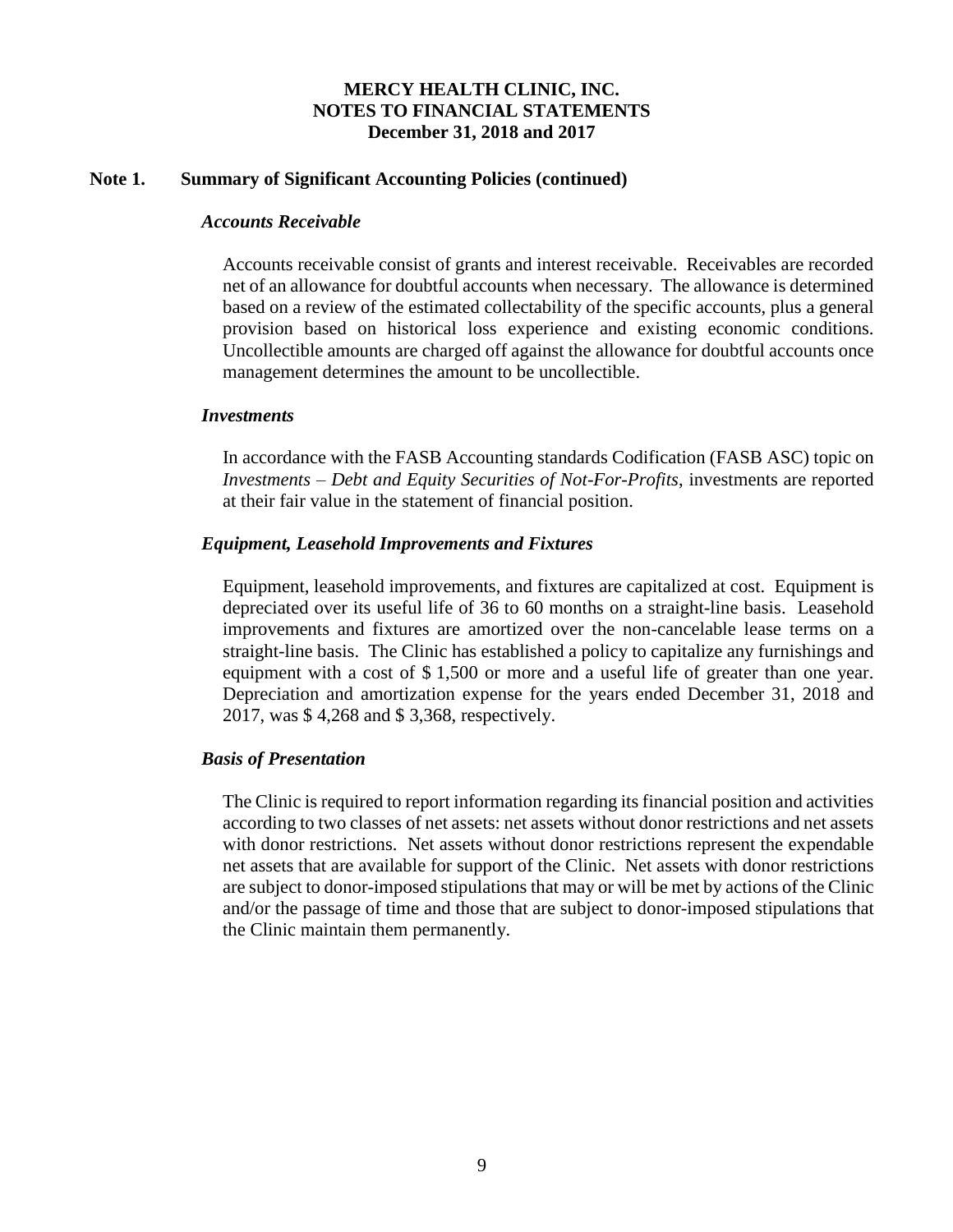#### **Note 1. Summary of Significant Accounting Policies (continued)**

#### *Recent Accounting Pronouncements Adopted*

In August 2016, the Financial Accounting Standards Board (FASB) issued Accounting Standards Update (ASU) 2016-14, *Not-for-Profit Entities (Topic 958) - Presentation of Financial Statements of Not-for-Profit Entities.* The ASU amends the current reporting model for nonprofit organizations and enhances their required disclosures. The major changes include: (a) requiring the presentation of only two classes of net assets now entitled "net assets without donor restrictions" and "net assets with donor restrictions", (b) modifying the presentation of underwater endowment funds and related disclosures, (c) requiring the use of the placed in service approach to recognize the expirations of restrictions on gifts used to acquire or construct long-lived assets absent explicit donor stipulations otherwise, (d) requiring that all nonprofits present an analysis of expenses by function and nature in either the statement of activities, a separate statement, or in the notes and disclose a summary of the allocation methods used to allocate costs, (e) requiring the disclosure of quantitative and qualitative information regarding liquidity and availability of resources, (f) presenting investment return net of external and direct internal investment expenses, and (g) modifying other financial statement reporting requirements and disclosures intended to increase the usefulness of nonprofit financial statements. The Clinic has adopted this ASU as of and for the year ended December 31, 2018. The adoption of this ASU had no effect on net assets or the change in net assets presented for the year ended December 31, 2018.

#### *Donated Services and Materials*

Donations of services and materials which either create or enhance non-financial assets or require specialized skills are recorded at their fair value. Such donations are recorded both as support and as assets or expenses in the period when donated. These services and materials primarily include medical and radiological tests, office rent, and professional services donated by doctors, nurses, and other non-medical professionals. In addition, the Clinic's landlord provides donated space and utilities. The value of these donated services and materials recorded for the years ended December 31, 2018 and 2017, totaled \$ 2,821,098 and \$ 2,597,315, respectively, which are reported as partner in-kind donations in the accompanying statement of functional expenses.

The building in which the Clinic is located is licensed from Montgomery County, Maryland at the rate of \$ 1 per year. The license expires at the end of the annual grant received from the PCC of Montgomery County. An estimate of the fair value of office rent is disclosed in Note 6.

In addition, donated administrative services with an estimated value of \$ 51,765 and \$ 63,150 for the years ended December 31, 2018 and 2017, respectively, were not recognized in the financial statements because they did not require specialized skills, and, therefore, did not meet the criteria for recognition under generally accepted accounting principles (GAAP).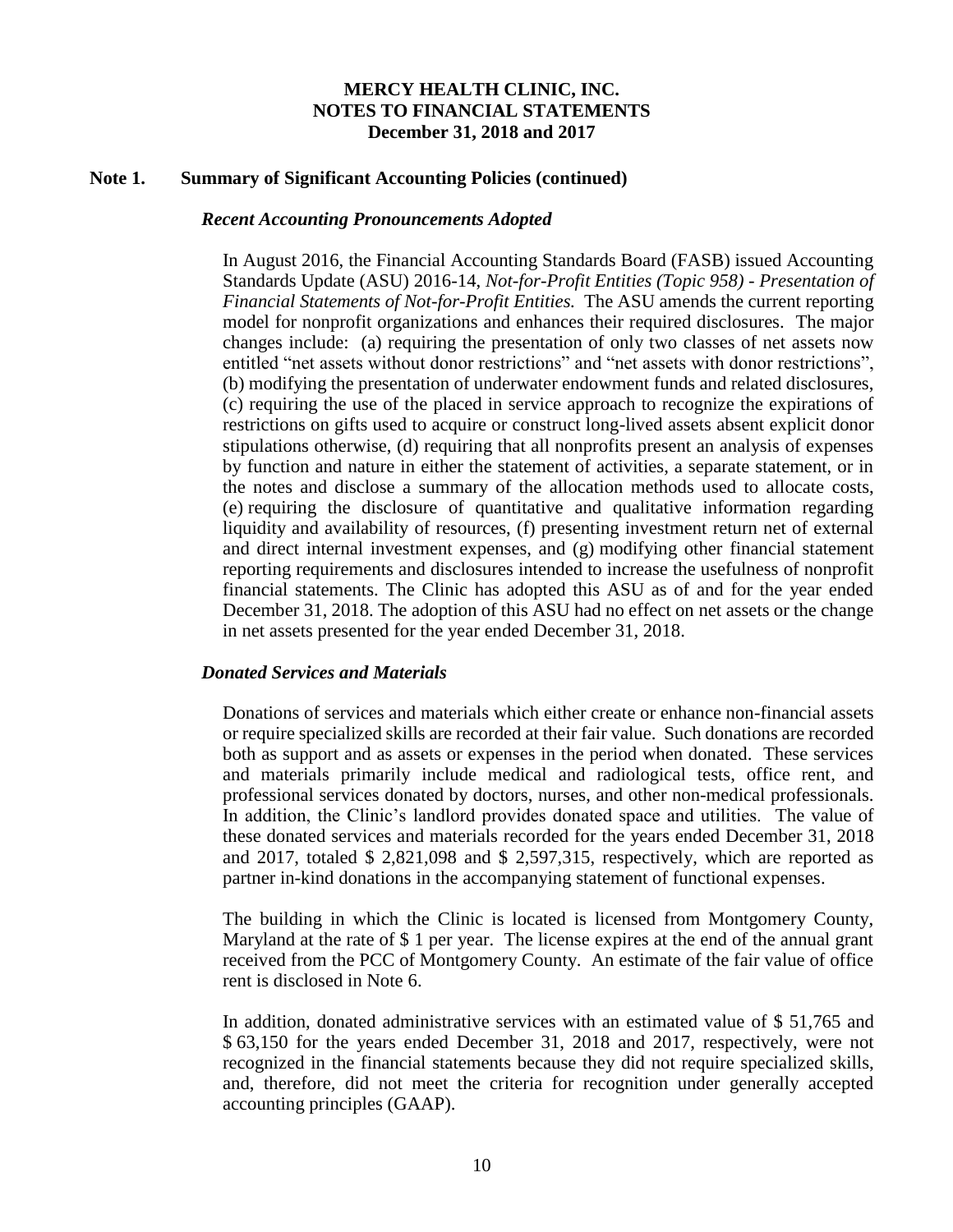### **Note 1. Summary of Significant Accounting Policies (continued)**

### *Functional Allocation of Expenses*

The costs of providing various program and administrative services have been summarized on a functional basis in the statements of activities. Expenses are directly charged to the appropriate program activity, where feasible. The financial statements report certain categories of expenses that are attributable to more than one program or supporting function. Therefore, these expenses require allocation on a reasonable basis that is consistently applied. The expenses that are allocated include depreciation and amortization, rent, insurance, travel, personnel costs and benefits, technology costs, and miscellaneous administrative costs, which are allocated on the basis of estimates of time and effort.

### *Revenue Recognition*

Contributions and grants received are recorded as "without donor restrictions" or "with donor restrictions" depending on the existence or nature of any donor restrictions. Donor-restricted revenue is reported as an increase in net assets with donor restrictions. When a restriction expires (i.e., when a purpose restriction is accomplished or a time restriction is met), net assets with donor restrictions are reclassified to net assets without donor restrictions and reported in the statements of activities as net assets released from restriction. Conditional promises to give are not recognized until the conditions on which they depend are substantially met. Gains and losses on investments are reported as increases or decreases in net assets without donor restrictions unless their use is restricted by explicit donor stipulation or by law.

#### *Subsequent Events*

In preparing its financial statements, the Clinic has evaluated subsequent events through October 31, 2019, which is the date the financial statements were available to be issued.

#### *Reclassifications*

Certain reclassifications to prior year balances have been made in the accompanying financial statements to make disclosures consistent with those of the current year.

#### **Note 2. Primary Care Coalition of Montgomery County Receivable**

Revenues received from the PCC of Montgomery County are generated under a contract which is subject to annual renewal. Revenues are recognized when the related services are performed and are recorded as revenue, contributions, and grants on the statement of activities and changes in net assets. Revenue received in excess of the related PCC of Montgomery County expenses is recorded as deferred revenue. Services performed before the related revenue is received are reported as a receivable on the accompanying statement of financial position. At December 31, 2018 and 2017, the receivable balances were \$ 74,113 and \$ 84,035, respectively.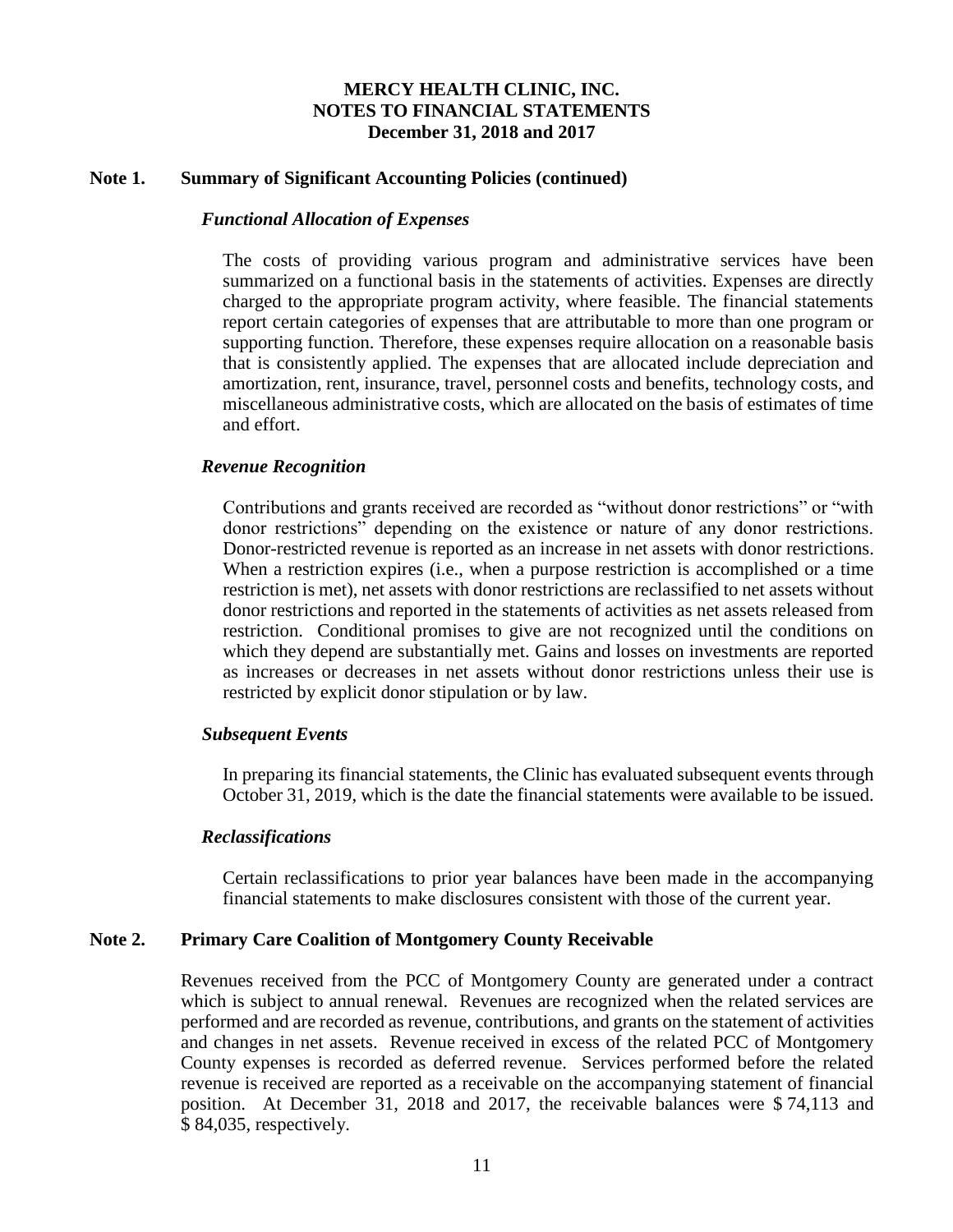## **Note 3. Fair Value Measurements**

The framework for measuring fair value provides a fair value hierarchy that prioritizes the inputs to valuation techniques used to measure fair value. The hierarchy gives the highest priority to unadjusted quoted prices in active markets for identical assets or liabilities (level 1) and the lowest priority to unobservable inputs (level 3). The three levels of the fair value hierarchy are described as follows:

### *Level 1*

Inputs to the valuation methodology are unadjusted quoted prices for identical assets or liabilities in active markets that the Clinic has the ability to access.

## *Level 2*

Inputs to the valuation methodology include:

- quoted prices for similar assets or liabilities in active markets;
- quoted prices for identical or similar assets or liabilities in inactive markets;
- inputs other than quoted prices that are observable for the asset or liability;
- inputs that are derived principally from or corroborated by observable market data by correlation or other means.

If the asset or liability has a specified (contractual) term, the level 2 input must be observable for substantially the full term of the asset or liability.

## *Level 3*

Inputs to the valuation methodology are unobservable and significant to the fair value measurement.

The asset or liability's fair value measurement level within the fair value hierarchy is based on the lowest level of any input that is significant to the fair value measurement. Valuation techniques used need to maximize the use of observable inputs and minimize the use of unobservable inputs.

The following is a description of the valuation methodologies used for assets measured at fair value. There have been no changes in the methodologies used at December 31, 2018 and 2017.

## *Mutual Funds and Exchange Traded Funds*:

Valued at the daily closing price as reported by the fund. Mutual funds held by the Clinic are open-ended mutual funds and are registered with the SEC. These funds are required to publish their daily net asset value (NAV) and to transact at that price. The mutual funds held by the Clinic are deemed to be actively traded.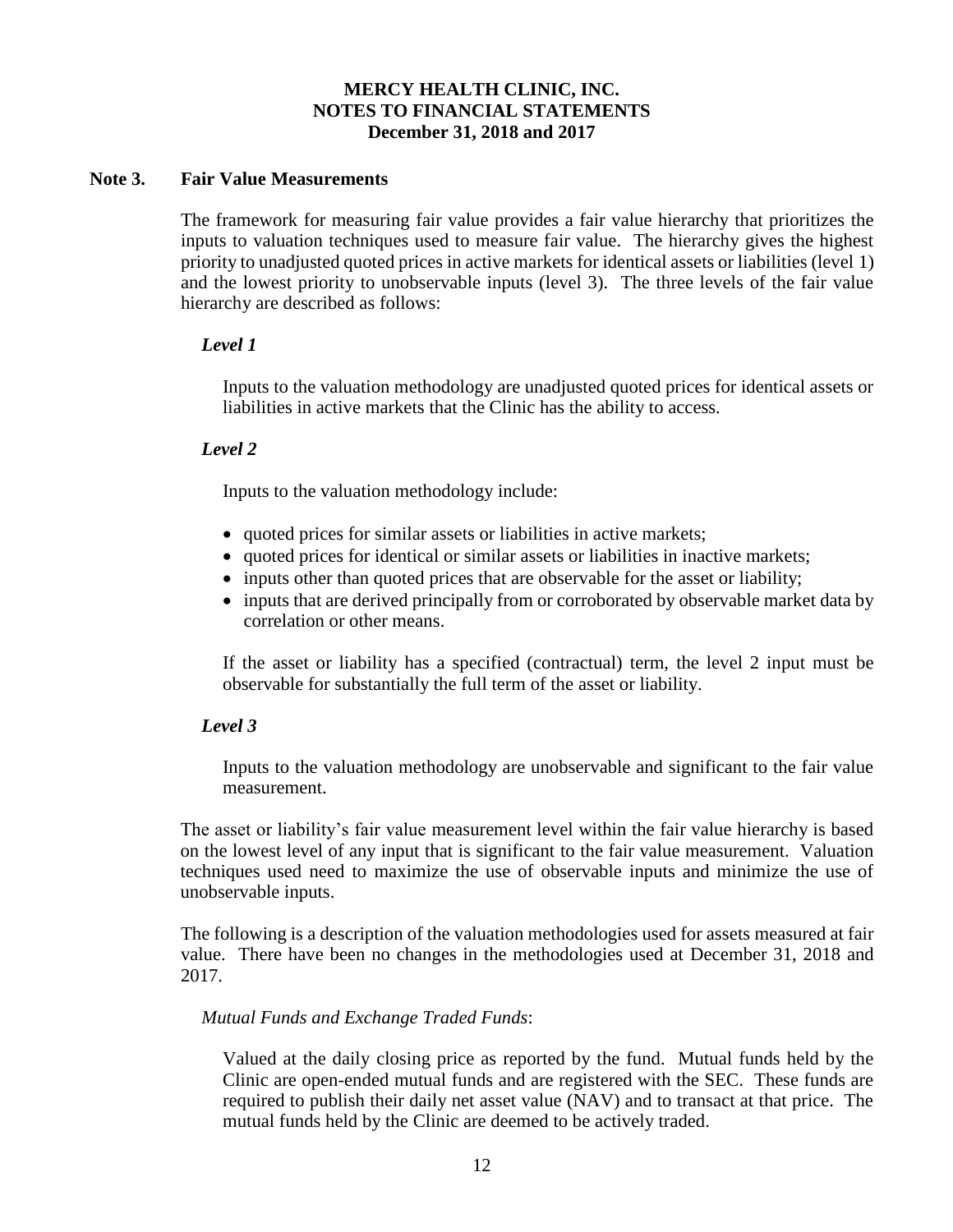### **Note 3. Fair Value Measurements (continued)**

#### *Corporate Bonds*:

Valued as similar assets with comparable interest rates, maturities, and investment grade.

### *Assets Held in Trust*:

These investments are pooled separate accounts with an insurance company valued at the "accumulation unit value" (AUV). The separate account is valued daily as the number of accumulation units held multiplied by the AUV. The AUV is first established when a new fund starts and is then determined daily based on the net asset value of shares of the underlying fund, the fund's dividends and the contract's separate account charges. The fund NAV's are available from the custodian or, in some cases, from national exchanges. The contract's daily asset charge (separate account charge) is communicated to plan management in the contract and applicable notice of change.

The following tables set forth by level, within the fair value hierarchy, the Clinic's investments measured at fair value on a recurring basis as of December 31, 2018 and 2017:

|                             | Level 1       | Level 2       | Level 3 | Total         |
|-----------------------------|---------------|---------------|---------|---------------|
| Exchange traded funds:      |               |               |         |               |
| Growth funds                | 215,324<br>\$ | $\mathcal{S}$ | \$      | \$<br>215,324 |
| Income fund                 | 29,275        |               |         | 29,275        |
| Government bond             |               |               |         |               |
| Small company fund          | 18,746        |               |         | 18,746        |
| Total exchange traded funds | 263,345       |               |         | 263,345       |
| Mutual funds:               |               |               |         |               |
| Bond fund                   | 98,289        |               |         | 98,289        |
| Foreign market funds        | 37,777        |               |         | 37,777        |
| Pacific stock fund          | 9,471         |               |         | 9,471         |
| Growth fund                 | 7,844         |               |         | 7,844         |
| Total mutual funds          | 153,381       |               |         | 153,381       |
| Corporate bonds             |               | 40,448        |         | 40,448        |
| Total                       | 416,726       | 40,448        |         | 457,174       |
| Assets held in trust        |               | <u>36,988</u> |         | 36,988        |

#### **Assets at Fair Value as of December 31, 2018**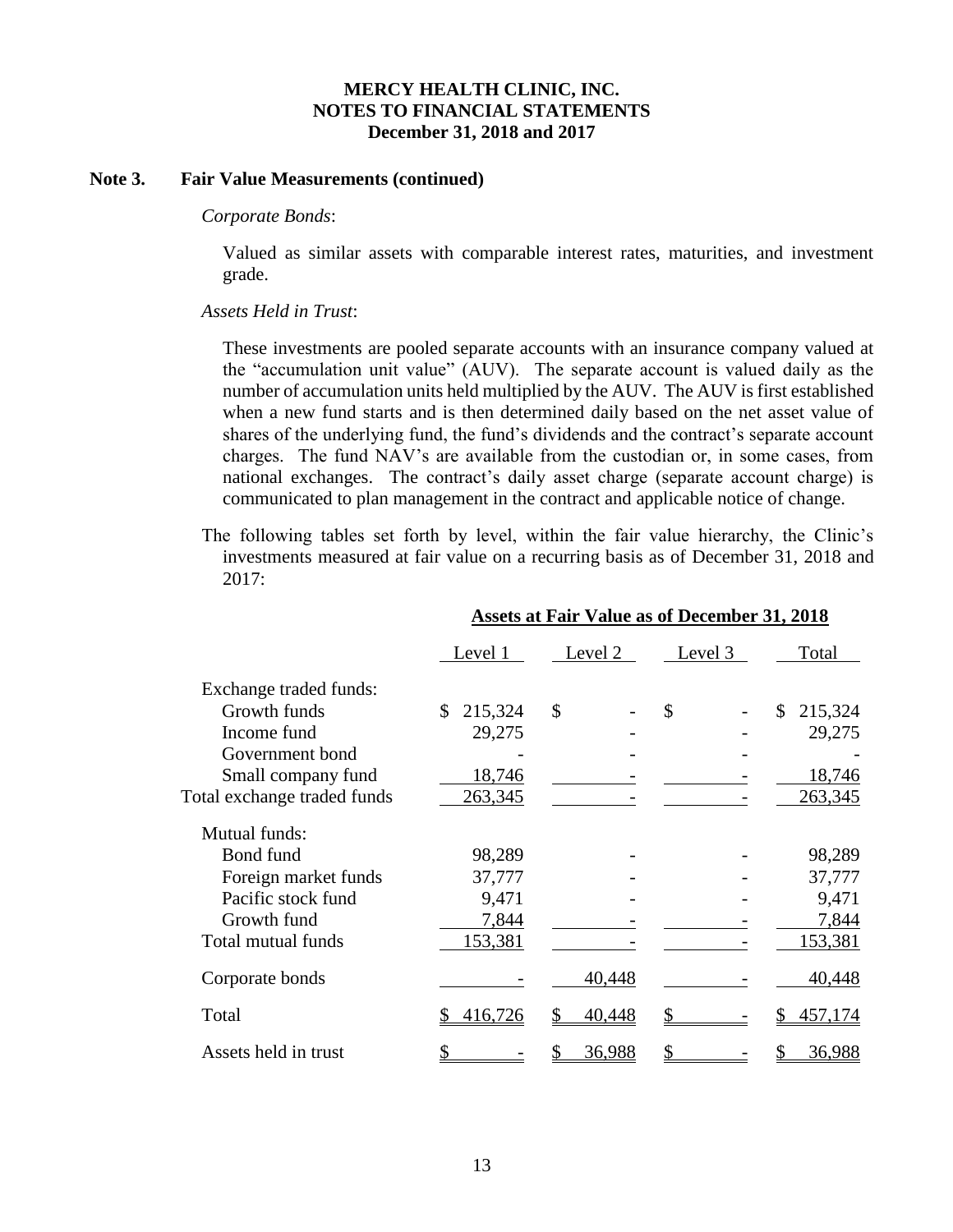## **Note 3. Fair Value Measurements (continued)**

|                                                        | <b>Assets at Fair Value as of December 31, 2017</b> |              |                 |               |  |  |
|--------------------------------------------------------|-----------------------------------------------------|--------------|-----------------|---------------|--|--|
|                                                        | Level 1                                             | Level 2      | Level 3         | Total         |  |  |
| Exchange traded funds:                                 |                                                     |              |                 |               |  |  |
| Growth funds                                           | 216,747<br>S                                        | \$           | \$              | 216,747<br>\$ |  |  |
| Income fund                                            | 38,085                                              |              |                 | 38,085        |  |  |
| Government bond                                        | 15,359                                              |              |                 | 15,359        |  |  |
| Small company fund                                     | 21,344                                              |              |                 | 21,344        |  |  |
| Total exchange traded funds                            | 291,535                                             |              |                 | 291,535       |  |  |
| Mutual funds:                                          |                                                     |              |                 |               |  |  |
| Bond fund                                              | 114,654                                             |              |                 | 114,654       |  |  |
| Foreign market funds                                   | 40,658                                              |              |                 | 40,658        |  |  |
| Pacific stock fund                                     | 11,165                                              |              |                 | 11,165        |  |  |
| Growth fund                                            | 9,520                                               |              |                 | 9,520         |  |  |
| Total mutual funds                                     | 175,997                                             |              |                 | 175,997       |  |  |
| Corporate bonds                                        |                                                     | 42,288       |                 | 42,288        |  |  |
| Total                                                  | 467,532                                             | \$<br>42,288 | \$              | 509,820       |  |  |
| Assets held in trust                                   | \$                                                  | 28,220       | \$              | 28,220<br>\$  |  |  |
| Investment income (loss) includes:                     |                                                     |              |                 |               |  |  |
|                                                        |                                                     |              | 2018            | 2017          |  |  |
| Net unrealized and realized gain (loss) on investments |                                                     |              | \$<br>(34, 687) | \$<br>47,055  |  |  |
| Interest and dividend income, net                      |                                                     |              | 12,684          | 10,075        |  |  |
|                                                        |                                                     |              | \$<br>(22,003)  | \$<br>57,130  |  |  |

### **Note 4. Concentration of Revenue**

For the years ended December 31, 2018 and 2017, approximately 50% and 44% percent of the Clinic's total revenue and support, excluding donated services and materials, was furnished by the PCC of Montgomery County under the contract described in Note 2. Total funding reported as revenue from PCC of Montgomery County during 2018 and 2017 was \$ 524,211 and \$ 537,716, respectively.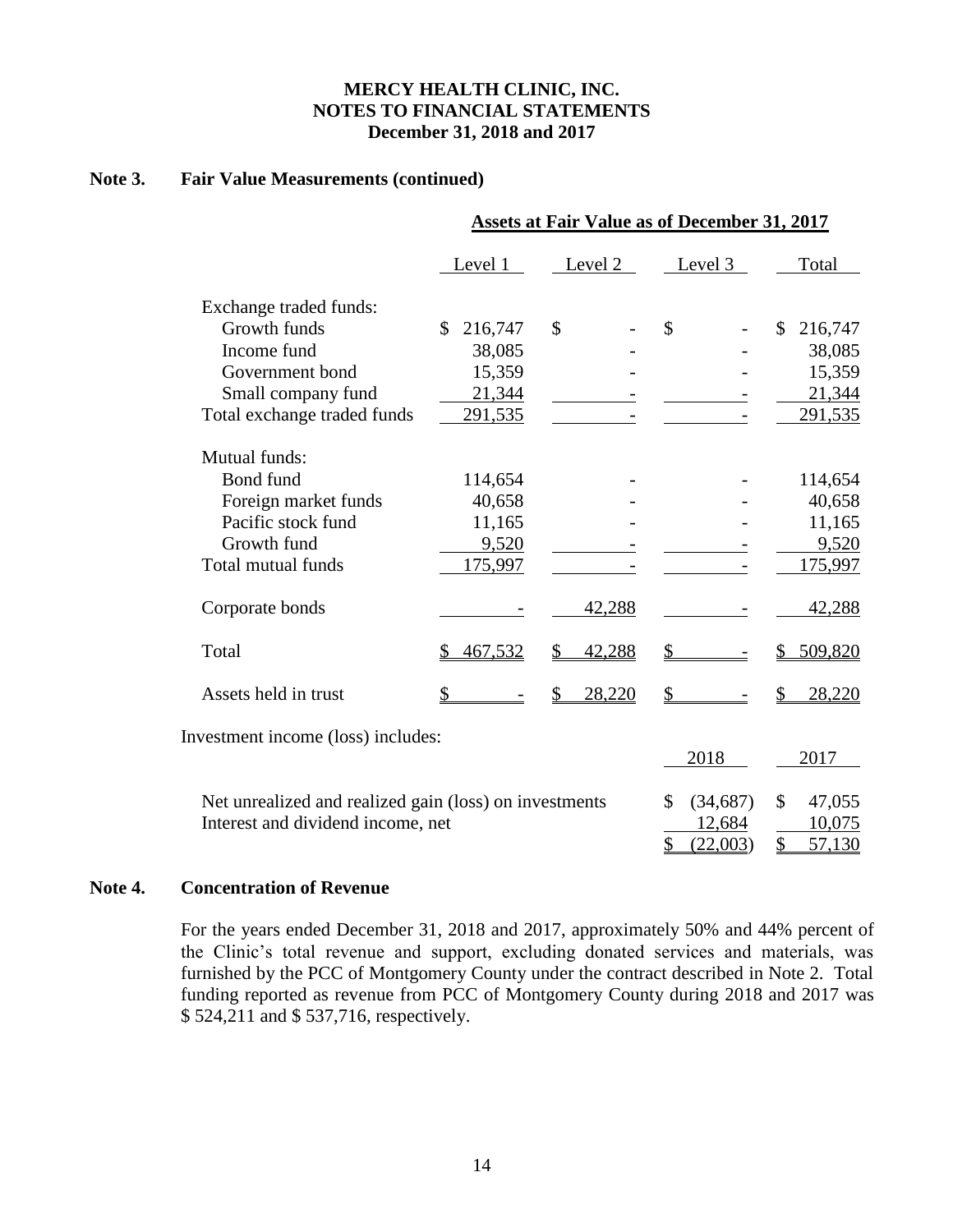## **Note 5. Deferred Compensation Plan**

The Clinic maintains a 457(b) Plan for the Executive Director and Medical Director. The Clinic makes an 8% contribution of earnings into the Plan for these participants. Total expense for the years ending December 31, 2018 and 2017, was \$ 12,800 and \$ 12,800, respectively. The Clinic is a member of the National Association of Free and Charitable Clinics, therefore it does not incur any expenses to administer this plan. The fair value of the assets held in trust was \$ 36,988 and \$ 28,220 at December 31, 2018 and 2017, respectively.

#### **Note 6. Leases**

As further discussed in Note 1 under donated services and materials, the Clinic occupies office space donated by Montgomery County, Maryland under a license agreement. The license agreement is coterminous with the expiration of the PCC of Montgomery County contract (Note 2). In July 2010, the Clinic signed an agreement with Montgomery County, Maryland to lease an additional 1,800 square feet of space immediately adjacent to its office in Gaithersburg, Maryland provided under the license agreement. In September 2017, the Clinic signed an amendment to extend the lease for seven years and four months.

The lease amendment term is 88 months and initial base monthly rental payments of \$ 2,255 will increase by approximately 3 percent per year. The Clinic received four months of abated rent and will record the lease on the straight-line basis in conformity with GAAP. The Clinic recognizes rent on a straight-line basis resulting in a deferred rent liability totaling \$ 18,014 and \$ 15,776 at December 31, 2018 and 2017, respectively. In addition to base rent, the Clinic will also pay all tenant improvements, utilities, taxes, insurance, custodial services and operating expenses related to the expansion space.

Future minimum payments under the lease are:

| Year Ending December 31, |              |
|--------------------------|--------------|
| 2019                     | \$<br>27,797 |
| 2020                     | 28,634       |
| 2021                     | 29,496       |
| 2022                     | 30,382       |
| 2023                     | 31,292       |
| Thereafter               | 34,930       |
|                          | 82.531       |

Total rent expense for the years ended December 31, 2018 and 2017, was \$ 27,327 and \$ 28,077, respectively. The estimated fair value of donated rent under the license agreement discussed in Note 1 was \$ 151,325 for the years ended December 31, 2018 and 2017, respectively. The donated utilities and other services discussed in Note 1, provided by the landlord for the licensed office space, was \$ 59,790 and \$ 107,592 for the years ended December 31, 2018 and 2017, respectively. The donated rent, utilities, and other services is included in partner in-kind donation on the statement of functional expenses.